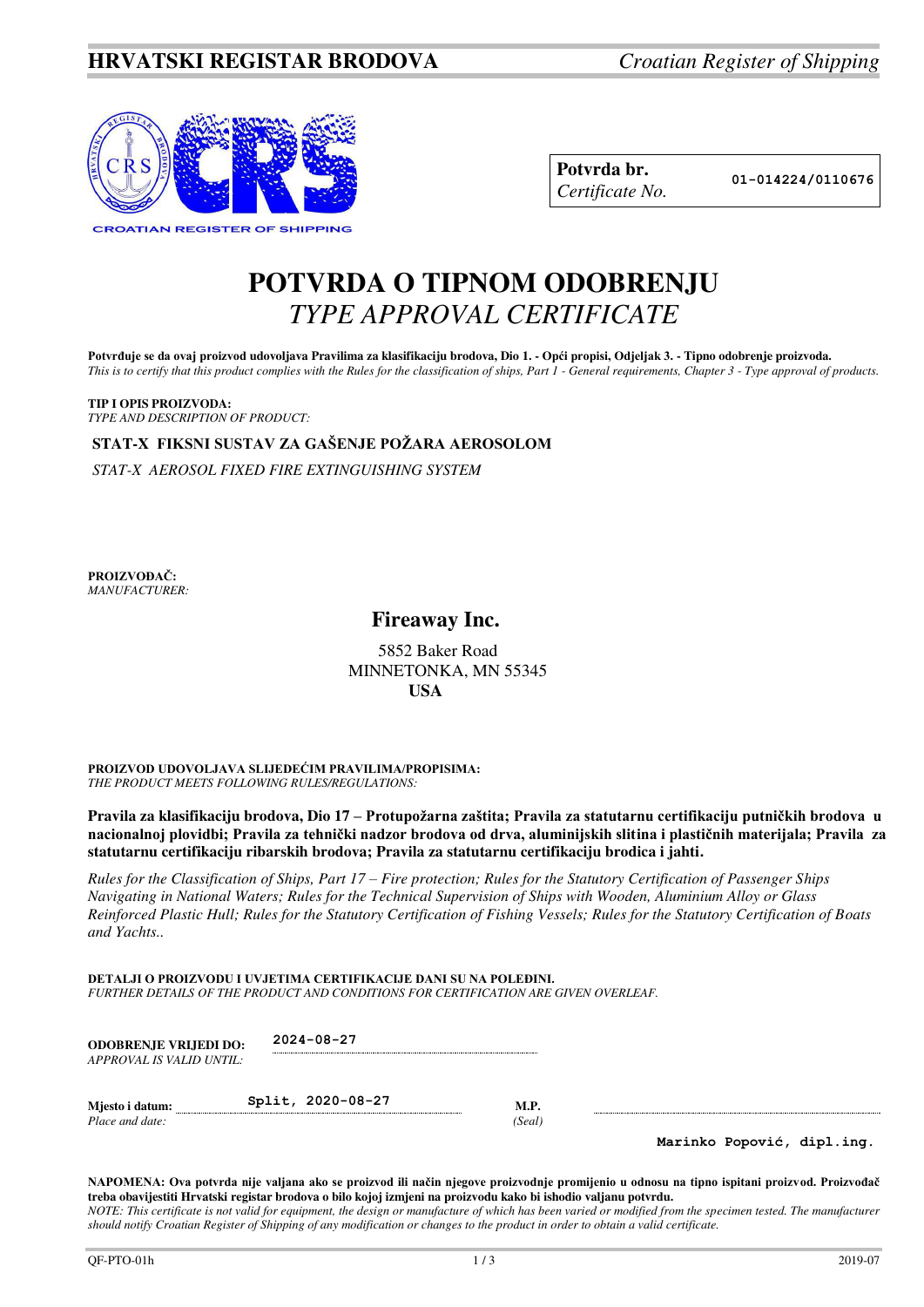

**PODROBNIJI OPIS PROIZVODA:** *DETAILED PRODUCT DESCRIPTION:* 

**STAT-X sustav za gašenje požara aerosolom sa suhim kondenziranim sredstvom za gašenje sastoji se od:**

**- generatora aerosola (nepropusni spremnik izrađen od prokronskog lima u kojem se nalaze krutom smjesa aerosola i kemijsko hladilo)** 

**- sredstvo za električnu aktivaciju ili sredstvo za termičku aktivaciju**

**- kontrolna ploča (samo generatori s električnom aktivacijom)**

**Modeli generatora aerosola: 30E, 60E, 100E, 250E, 500E, 1000E, 1500E, 2500E, 30T, 60T, 100T, 250T, 500T i 1000T.** 

**Način aktivacije i masa krute tvari za gašenje požara pojedinog generatora navedeni su u oznaci modela.** 

*STAT-X aerosol fire extinguishing system with dry condensed extinguishing agent consist of:* 

- *aerosol generator ( stainless steel housing foiled with solid aerosol generating compound and chemical coolant)*
- *an electric ignition device or an thermal initiator device*
- *a control panel (only generators with electric ignition device)*

*Aerosol generator's models: 30E, 60E, 100E, 250E, 500E, 1000E, 1500E, 2500E, 30T, 60T, 100T, 250T, 500T and 1000T.* 

*Activation type and mass of extinguishing agent of each model are indicated in the model designation.* 

**PODRUČJE PRIMJENE / POSEBNI GRANIČNI UVJETI:** *APPLICATION / LIMITATIONS:* 

**1. Gašenje požara na jahtama, brodicama i brodovima duljine manje od 24m u prostorijama strojeva i pumpnim stanicama u kojima osoblje uobičajeno boravi i onima u kojima uobičajeno ne boravi visine najviše 4 metra ili maksimalne površine 64 m2. Maksimalni volumen štićenog prostora je 35 m3.**

**2. Masa tvari za gašenje požara M = K1xK2xVxq** 

**gdje je:** 

**- M: masa tvari za gašenje potrebna (g)**

**- K1: faktor zasnovan na neravnomjernosti raspodjele aerosola prema visini štićenog volumena**

**- K2: faktor zasnovan na propusnosti i raspodjeli istjecanja za štićeni volumen**

**- V: ukupna zapremina zaštićenog (m3)**

**- q: projektna gustoća aerosola (g/m3) - za požare B klase najmanje 62 g/m3, a za požare A klase 97 g/m3** 

**3. Smještaj generatora aerosol mora biti u skladu s uputama u priručniku za instalaciju (izdanje 2018).** 

**4. Minimalno vrijeme zadržavanja: 10 min**

**5. Automatsko uključivanje sustava je predmet odobrenja HRB-a za svaki pojedinačni slučaj.**

*1. Fire extinguishing on yachts, boats and ships having a length not exceeding 24 m, in normally occupied and unoccupied machinery spaces and cargo pump rooms with a deck height not exceeding 4m or an area not exceeding 64 m2. Maximum volume of the protected space is 35 m3.* 

*2. Quantity of fire extinguishing agent M = K1xK2xVxq* 

*where:* 

*- M: the total mass of aerosol required to protect the hazard (g)* 

*- K1: ratio based on non-uniformity of aerosol distribution according to the height of the protected enclosure*

*- K2: ratio based on the calculated leakage rate and leakage distribution for the protected volume* 

*- V: total volume of the protected (m3)* 

*- q :design density of aerosol required to extinguish the hazard class (g/m3)- should be at least 62 g/m3 for B-class fires and 97 g/m3 for A-class fires.* 

*3. Aerosol arrangement shall be in accordance with Installation Manual (edition 2018).* 

*4. Minimum holding time: 10 min* 

*5. Automatic release of the system is subject to the approval of the CRS in each particular case.*